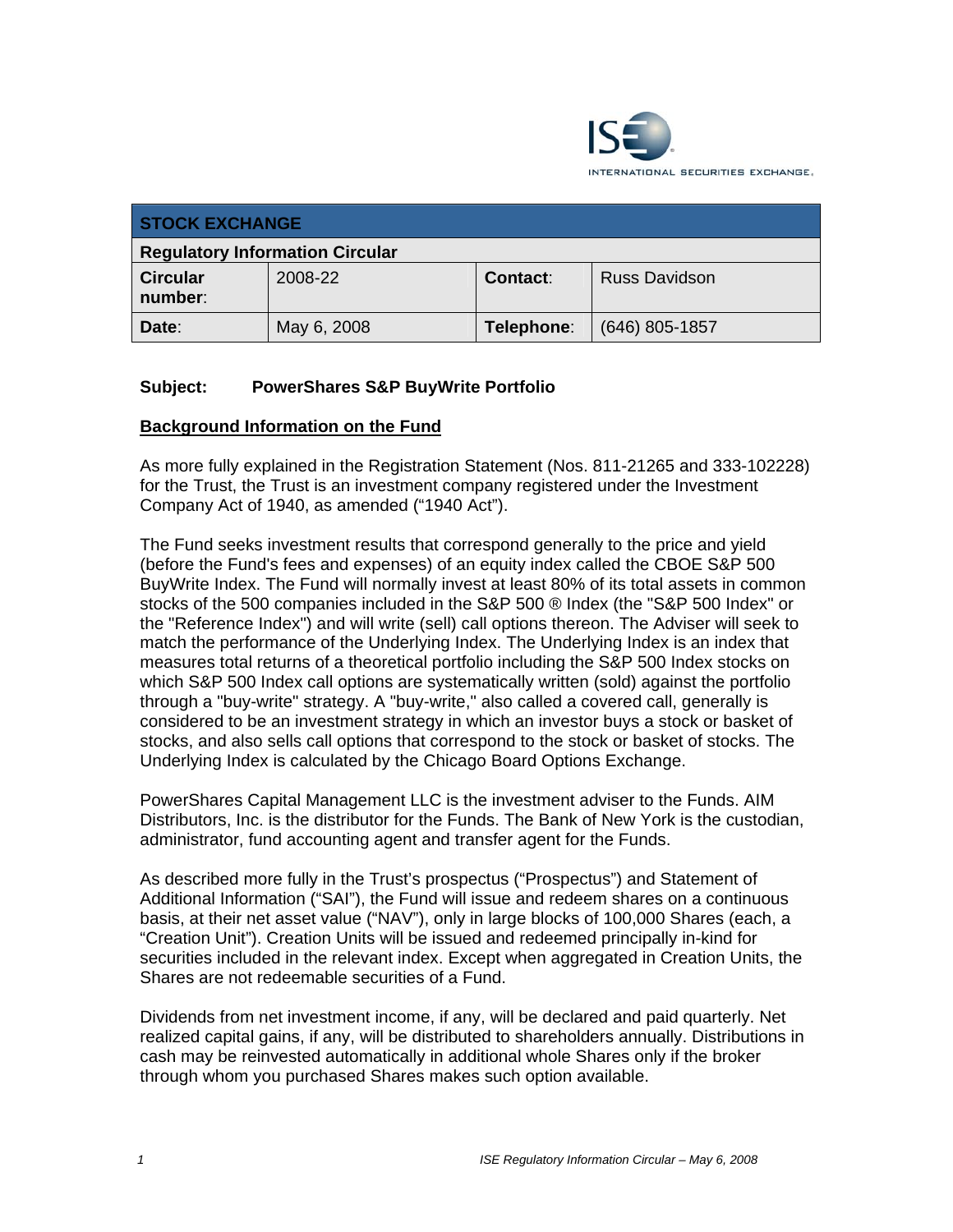The Depository Trust Company ("DTC") serves as securities depository for the Shares, which may be held only in book-entry form; stock certificates will not be issued. DTC, or its nominee, is the record or registered owner of all outstanding Shares.

The NAV per Share for the Fund will be determined at the close of trading (normally, 4:00 p.m. Eastern Standard Time ("ET")) on each day that the New York Stock Exchange is open for business. NAV is calculated by dividing the value of the net assets of a Fund (i.e., the total value of its assets less all liabilities) by the number of Shares outstanding, rounded to the nearest cent. NAV will be available from the Distributor and will also available to National Securities Clearing Corporation ("NSCC") participants through data made available from NSCC.

The Trusts registration statement describes the various fees and expenses for the Fund's shares. For a more complete description of the Fund and the Index, visit www.powershares.com.

# **Purchases and Redemptions in Creation Unit Size**

ISE Equity Electronic Access Members ("Equity EAMs") are hereby informed that procedures for purchases and redemptions of Shares in Creation Units are described in the Trust's Prospectus and SAI and that Shares are not individually redeemable but are redeemable only in Creation Unit aggregations or multiples thereof.

### **Principal Risks**

Interested persons are referred to the discussion in the Trust's Prospectus of principal risks of an investment in the Fund. These include risks of investing in market trading risk, market risk, non-correlation risk, replication management risk, writing covered call option risk, large size company risk, non-diversification fund risk, U.S. Federal Income tax risk, trading issues and fluctuation of NAV.

# **Exchange Rules Applicable to Trading in the Shares**

Trading in the Shares on ISE is on a UTP basis and subject to ISE equity trading rules.

# **Trading Hours**

The Shares will trade on ISE between 9:00 a.m. and 4:00 p.m. ET.

Equity EAMs trading the Shares during the Pre-Market Session are exposed to the risk of the lack of the calculation or dissemination of underlying index value or intraday indicative value ("IIV"). For certain derivative securities products, an updated underlying index value or IIV may not be calculated or publicly disseminated in the Pre-Market hours. Since the underlying index value and IIV are not calculated or widely disseminated during Pre-Market hours, an investor who is unable to calculate implied values for certain derivative securities products during Pre-Market hours may be at a disadvantage to market professionals.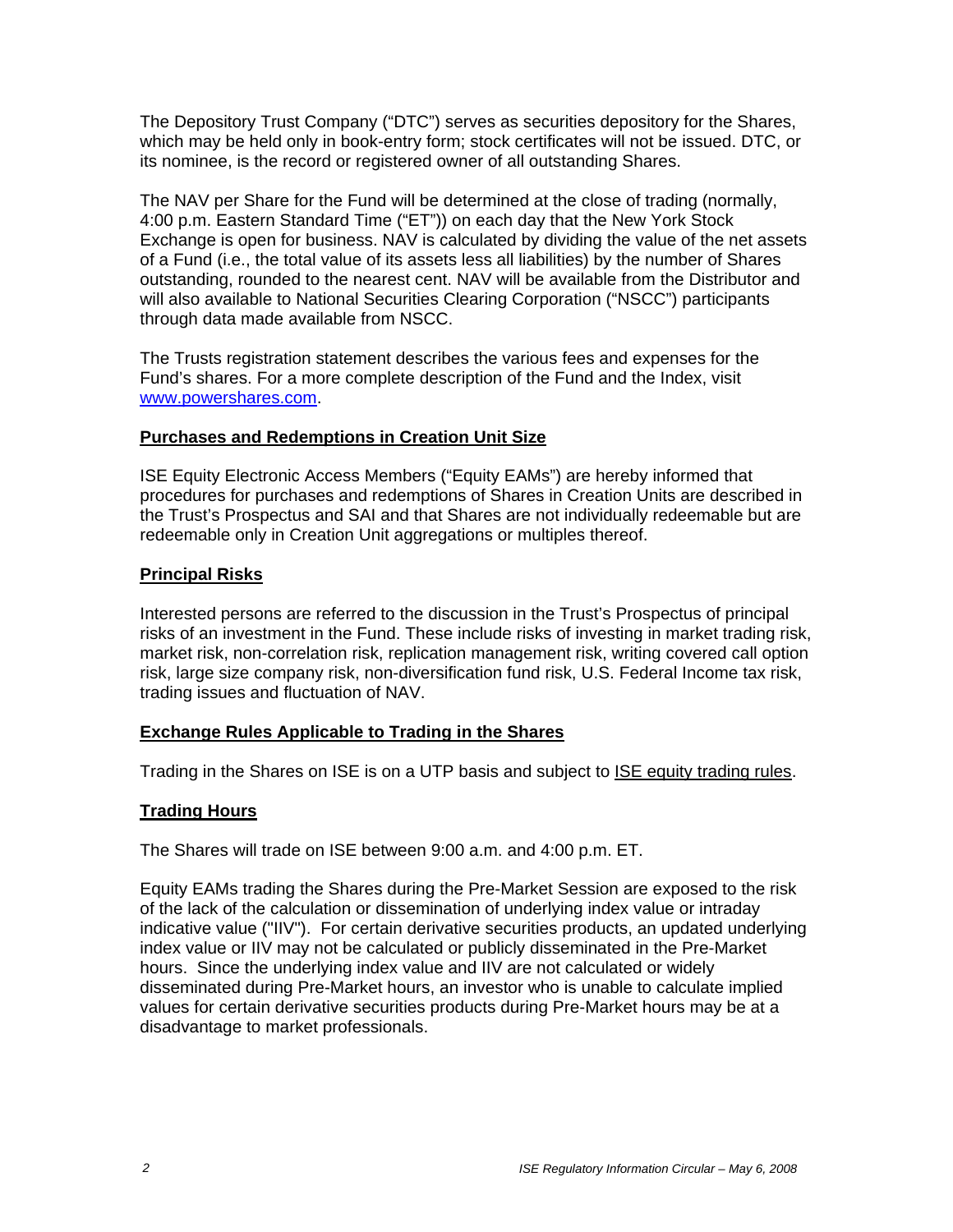# **Trading Halts**

ISE will halt trading in the Shares of a Trust in accordance with ISE Rule 2101(a)(2)(iii). The grounds for a halt under this Rule include a halt by the primary market because it stops trading the Shares and/or a halt because dissemination of the IIV or applicable currency spot price has ceased, or a halt for other regulatory reasons. In addition, ISE will stop trading the Shares of a Trust if the primary market de-lists the Shares.

# **Delivery of a Prospectus**

ISE Equity EAMs should be mindful of applicable prospectus delivery requirements under the federal securities laws with respect to transactions in the Funds.

Prospectuses may be obtained through the Fund's website. The Prospectus does not contain all of the information set forth in the Registration Statement (including the exhibits to the Registration Statement), parts of which have been omitted in accordance with the rules and regulations of the Commission. For further information about a Fund, please refer to the Registration Statement.

In the event that the Fund relies upon an order by the SEC exempting the Shares from certain prospectus delivery requirements under Section 24(d) of the 1940 Act and in the future make available a written product description, ISE Rule 2123(i) requires that Equity EAMs provide to all purchasers of Shares a written description of the terms and characteristics of such securities, in a form prepared by the Trust for the Fund, no later than the time a confirmation of the first transaction in the Shares is delivered to such purchaser. In addition, Equity EAMs shall include such a written description with any sales material relating to the Shares that is provided to customers or the public. Any other written materials provided by an Equity EAM to customers or the public making specific reference to the Shares as an investment vehicle must include a statement in substantially the following form: "A circular describing the terms and characteristics of the Shares of the Fund has been prepared by the Trust and is available from your broker. It is recommended that you obtain and review such circular before purchasing Shares of the Fund. In addition, upon request you may obtain from your broker a prospectus for Shares of the Fund."

A Equity EAM carrying an omnibus account for a non-member broker-dealer is required to inform such non-member that execution of an order to purchase Shares for such omnibus account will be deemed to constitute agreement by the nonmember to make such written description available to its customers on the same terms as are directly applicable to Equity EAMs under this rule.

Upon request of a customer, Equity EAMs also shall provide a copy of the Prospectus.

# **Exemptive, Interpretive and No-Action Relief Under Federal Securities Regulations**

The Commission has issued letters dated November 21, 2005 and October 24, 2006 (together, the "No- Action Letters") granting exemptive, interpretive and no-action relief from certain provisions of and rules under the Securities Exchange Act of 1934 (the "Act") for exchange-traded funds listed and traded on a registered national securities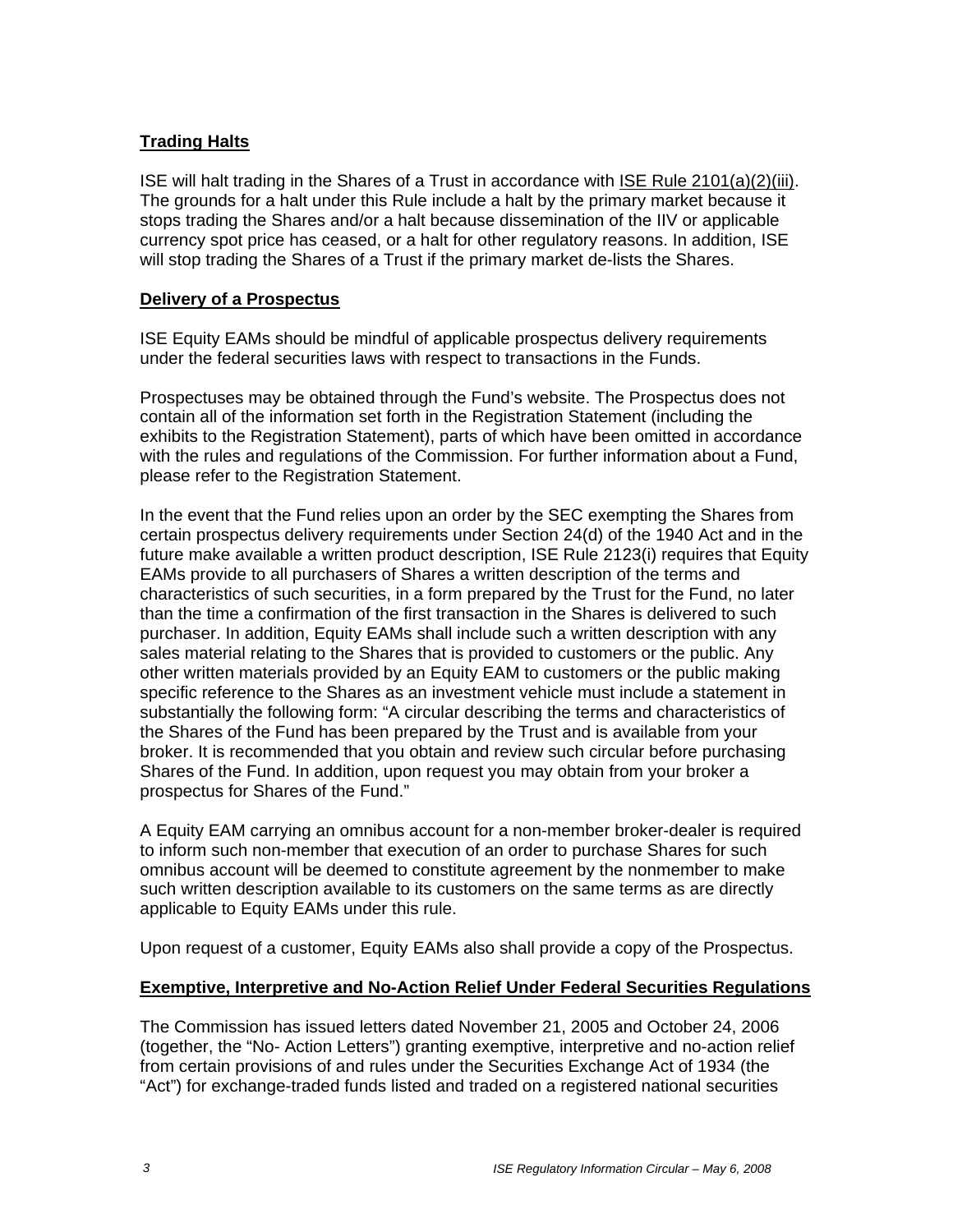exchange that meet certain criteria. The Fund qualifies for the relief granted in the No-Action Letters, a description of which follows.

# **Regulation M Exemptions**

Generally, Rules 101 and 102 of Regulation M prohibit any "distribution participant" and its "affiliated purchasers" from bidding for, purchasing, or attempting to induce any person to bid for or purchase any security which is the subject of a distribution until after the applicable restricted period, except as specifically permitted in Regulation M. The provisions of the Rules apply to underwriters, prospective underwriters, brokers, dealers, and other persons who have agreed to participate or are participating in a distribution of securities.

The Commission issued a No-Action Letter by which persons participating in a distribution of shares of a fund may engage in secondary market transactions in such shares during their participation in such a distribution, despite the requirements of Rule 101 under Regulation M. In addition, the SEC has permitted persons who may be deemed to be participating in the distribution of shares of a fund (i) to purchase securities for the purpose of purchasing creation unit aggregations of fund shares and (ii) to tender securities for redemption in Creation Unit Aggregations. Further, the Commission has clarified that the tender of fund shares to the Fund for redemption does not constitute a bid for or purchase of any of the Fund's securities during the restricted period of Rule 101. The Commission has issued a No-Action Letter to paragraph (e) of Rule 102 under Regulation M which allow the redemption of fund shares in creation unit aggregations during the continuous offering of shares.

# **Customer Confirmations for Creation or Redemption of Fund Shares (SEC Rule 10b-10)**

Broker-dealers who handle purchases or redemptions of Fund Shares in Creation Unit size for customers will be permitted to provide such customers with a statement of the number of Creation Unit Aggregations created or redeemed without providing a statement of the identity, number and price of shares of the individual securities tendered to the Fund for purposes of purchasing Creation Unit Aggregations ("Deposit Securities") or the identity, number and price of shares to be delivered by the Trust for the Fund to the redeeming holder ("Redemption Securities"). The composition of the securities required to be tendered to the Fund for creation purposes and of the securities to be delivered on redemption will be disseminated each business day and will be applicable to requests for creations or redemption, as the case may be, on that day. This exemptive relief under Rule 10b-10 with respect to creations and redemptions is subject to the following conditions:

1) Confirmations to customers engaging in creations or redemptions must state that all information required by Rule 10b-10 will be provided upon request;

2) Any such request by a customer for information required by Rule 10b-10 will be filed in a timely manner, in accordance with Rule 10b-10(c);

3) Except for the identity, number and price of shares of the component securities of the Deposit Securities and Redemption Securities, as described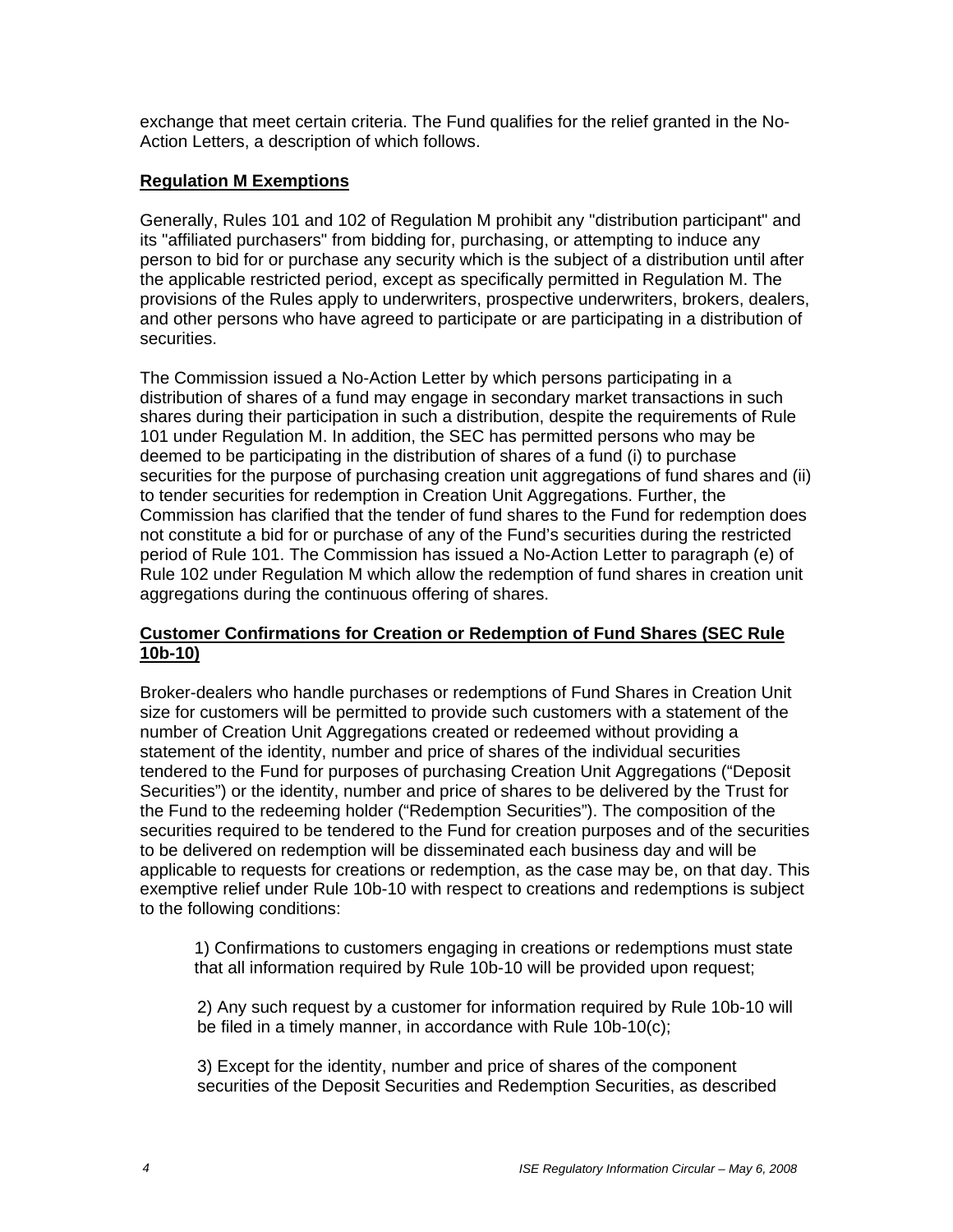above, confirmations to customers must disclose all other information required by Rule 10b-10(a).

## **SEC Rule 14e-5**

An exemption from Rule 14e-5 has been granted to permit any person acting as a dealer-manager of a tender offer for a component security of the Fund (1) to redeem Fund Shares in Creation Unit Aggregations from the issuer that may include a security subject to such tender offer and (2) to purchase Fund Shares during such tender offer. In addition, a no-action position has been taken under Rule 14e-5 if a broker-dealer acting as a dealer-manager of a tender offer for a security of the Fund purchases or arranges to purchase such securities in the secondary market for the purpose of tendering such securities to purchase one or more Creation Unit Aggregations of Shares, if made in conformance with the following:

1) such bids or purchases are effected in the ordinary course of business, in connection with a basket of 20 or more securities in which any security that is the subject of a distribution, or any reference security, does not comprise more than 5% of the value of the basket purchased; or

2) purchases are effected as adjustments to such basket in the ordinary course of business as a result of a change in the composition of the underlying index; and

3) such bids or purchases are not effected for the purpose of facilitating such tender offer.

# **Section 11(d)(1); SEC Rules 11d1-1 and 11d1-2**

Section 11(d)(1) of the Act generally prohibits a person who is both a broker and a dealer from effecting any transaction in which the broker-dealer extends credit to a customer on any security which was part of a new issue in the distribution of which he participated as a member of a selling syndicate or group within thirty days prior to such transaction. The Commission has clarified that Section 11(d)(1) does not apply to broker-dealers that are not authorized participants (and, therefore, do not create creation unit aggregations) that engage in both proprietary and customer transactions in shares of a fund in the secondary market, and for broker-dealer authorized participants that engage in creations of creation unit aggregations. This relief is subject to specific conditions, including the condition that such broker-dealer (whether or not an authorized participant) does not, directly or indirectly, receive from the fund complex any payment, compensation or other economic incentive to promote or sell the shares of a fund to persons outside the fund complex, other than non-cash compensation permitted under NASD Rule 2830 (I)(5)(A), (B) or (C). See letter dated November 22, 2005 from Brian A. Bussey, Assistant Chief Counsel, SEC Division of Market Regulation, to Barclays Global Investors, N.A., dated November 22, 2005. The Commission has issued a No-Action Letter under Section 11(d)(1) of the Act states that broker-dealers may treat shares of a fund, for purposes of Rule 11d1-2, as "securities issued by a registered open-end investment company as defined in the Investment Company Act" and thereby extend credit or maintain or arrange for the extension or maintenance of credit on shares that have been owned by the persons to whom credit is provided for more than 30 days, in reliance on the exemption contained in the rule.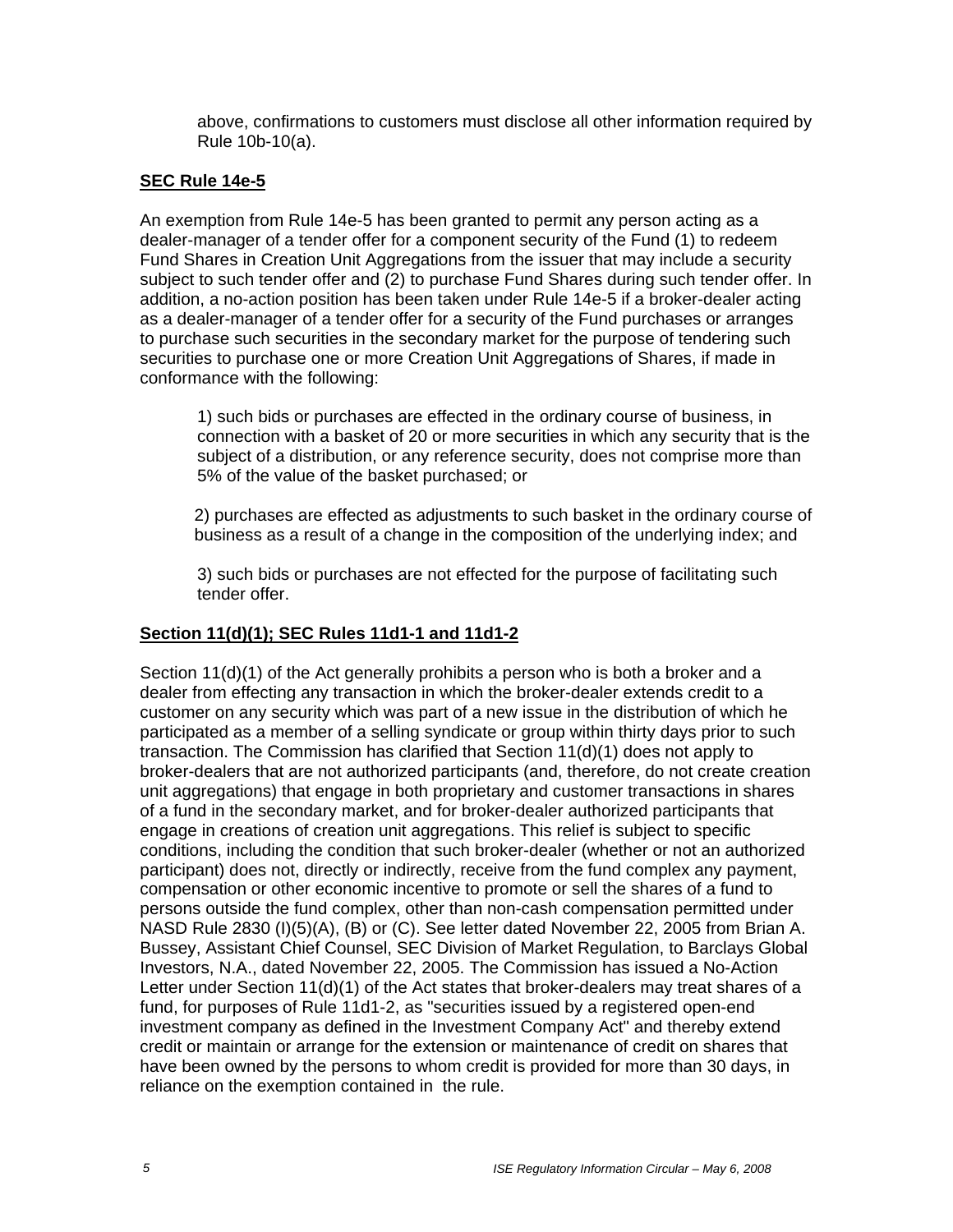## **SEC Rule 15c1-5 and 15c1-6**

The SEC has taken a no-action position with respect to Rule 15c1-5 and Rule 15c1-6 as to the required disclosure of control by a broker or dealer with respect to creations and redemptions of Fund Shares and secondary market transactions therein. (See letter from Catherine McGuire, Chief Counsel, SEC Division of Market Regulation, to Securities Industry Association, Derivative Products Committee, dated November 21, 2005.)

### **This Regulatory Information Circular is not a statutory prospectus. ISE Equity EAMs should consult the prospectus for a Trust and the Trusts' website at www.powershares.com for relevant information.**

Please contact me with any inquiries regarding this Regulatory Information Circular.